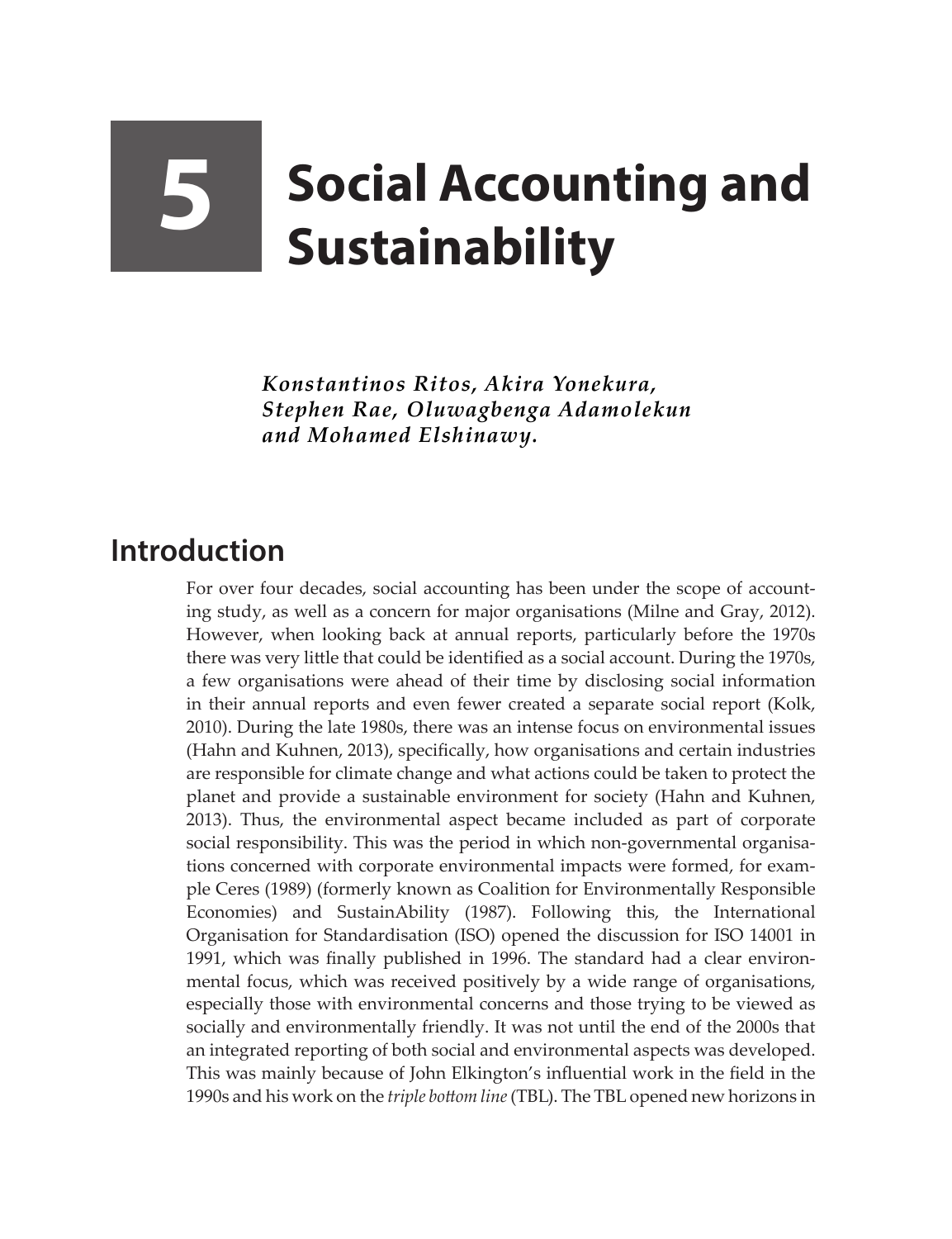understanding corporate social responsibility (CSR) and allowed for progression in social accounting and sustainability practices and theory (Elkington, 1997).

Capitalising on Elkington's framework and his definition of sustainability, as well as how corporate reporting should evolve, Ceres formed the Global Reporting Initiative (GRI). Before becoming an independent organisation, the GRI issued its guidelines for CSR reporting, which were the first with an integrated economic, environmental and social focus. The GRI guidelines quickly became popular and, within a few years, allowed for sustainability reporting to rise in reputation (Fifka, 2012; Hahn and Kuhnen, 2013). The GRI came to be the most used set of guidelines in major organisations (KPMG, 2015), and were the only integrated guidelines available until 2010, after which the ISO 26000 was released. Despite the ISO having worldwide recognition, the ISO 26000 still lags in its adoption by large organisations. Delay also exists in governmental guidelines; very few nations have issued or mandated any environmental reporting rules, and fewer have issued social reporting requirements (e.g. Japan, UK). Only the Ministry of Corporate Affairs (MCA) of the Government of India (2011) issued and later mandated integrated reporting guidelines in the form of National Voluntary Guidelines for the Social, Environmental and Economic Responsibility of Business (NVG-SEE). The effects of mandating social and environmental reporting (SER), or their separate reports are not yet clear (Lock and Seele, 2016), but the EU Commission has mandated CSR reporting for entities employing over 500 people, encouraging them to use established guidelines, such as the GRI and the ISO 26000.

Given the importance of social accounting and sustainability for both current and future generations, this chapter takes a closer look at the developments outlined above. It begins with a discussion of the triple bottom line (TBL), a key concept influencing the development and practice of social and sustainability reporting. The emphasis is on both the positive aspects of the TBL as well as its limitations. This is followed by a discussion of major initiatives in the context of concern with CSR and sustainability, including attempts by not-for-profit organisations as well as local governments and the EU. The chapter then takes a closer look at some of the key organisations involved in initiatives on CSR and sustainability reporting before briefly discussing key reporting guidelines. Having outlined some key initiatives and the organisations behind them, the chapter then moves on to a discussion of two key concepts in social and sustainability accounting, namely *sustainability* and *accountability*. Some attempts at defining sustainability and examples of sustainability reports, including their relevance to the public sector, are discussed. The concept of accountability and socially and environmentally responsible actions as well as the need for transparency and disclosure are then presented.